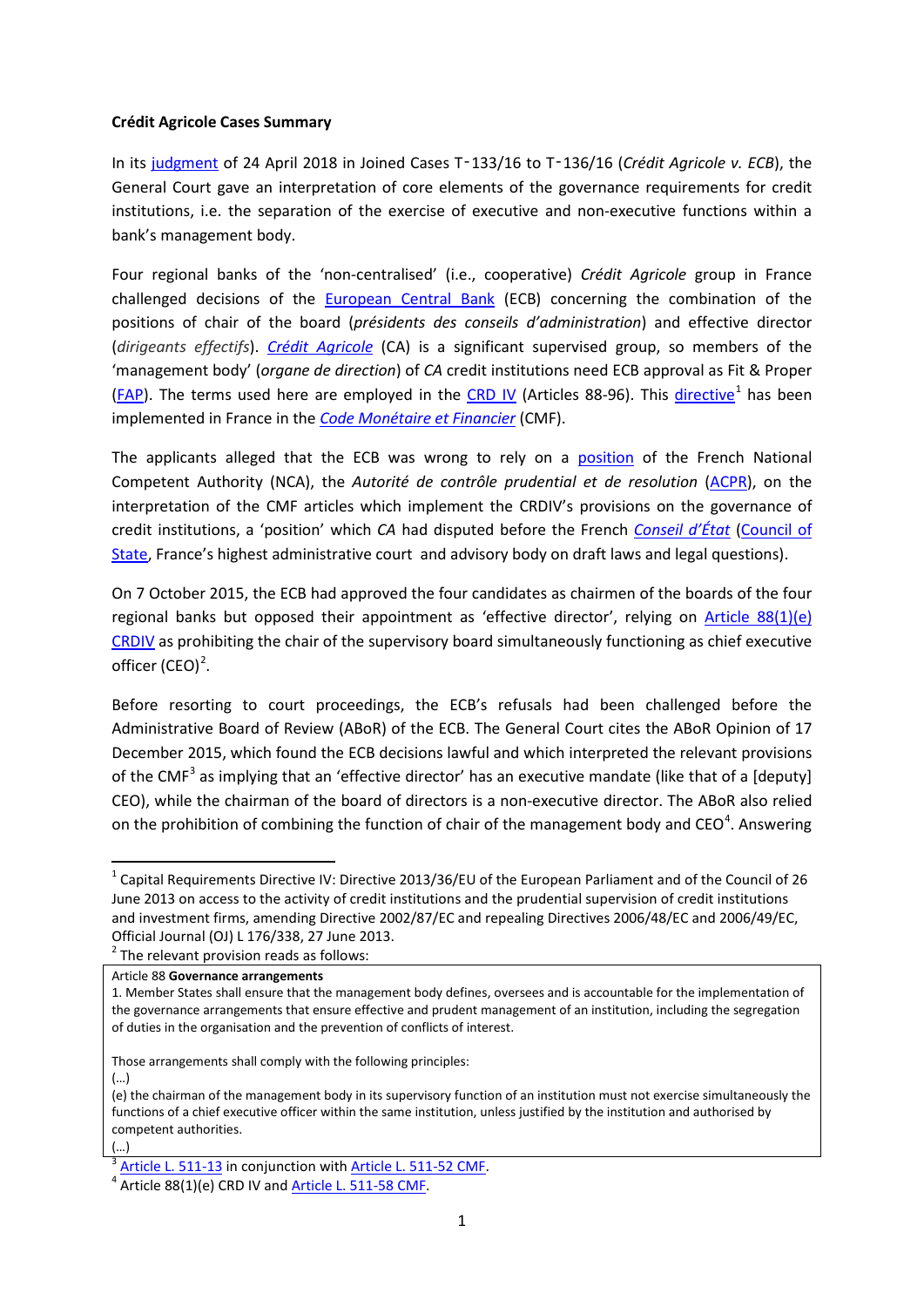to the applicants' argument that French law on the status as a cooperative does not provide for the functional separation between executive mandate and oversight, the ABoR had found that such separation was required by French law, implementing CRD IV, notably [Article L. 511-58 CMF.](https://www.legifrance.gouv.fr/affichCodeArticle.do?cidTexte=LEGITEXT000006072026&idArticle=LEGIARTI000028633127&dateTexte=&categorieLien=cid) As to *CA*'s argument that having the chair of the board as 'effective director' facilitated the 'four eyes principle' (which requires at least two persons effectively managing a bank), the ABoR had insisted on the separation of supervisory and executive functions. With ABoR concluding that the four decisions should be replaced by identical ones, the ECB adopted identical decisions on 29 January 2016, which *CA* challenged before the Court. On 30 June 2016, the *Conseil d'État* [held](https://www.legifrance.gouv.fr/affichJuriAdmin.do?idTexte=CETATEXT000032821128) the ACPR's [position](https://acpr.banque-france.fr/sites/default/files/medias/documents/20140620-communique-acpr-position-2014-p-07.pdf) to be lawful and interpreted the relevant provisions of the CMF.

After summarising the four pleas<sup>[5](#page-1-0)</sup> of *CA*, the Court proceeds to examine the first three together as they concern the concept of 'effective director'. The arguments of the Commission (who had intervened in support of the ECB) that these pleas were ineffective, as they assumed that the ECB had decided on the basis of a premiss that 'effective direction' in the four eyes principle provision<sup>[6](#page-1-1)</sup> equals 'executive functions', are rejected. The Court focuses on the ECB's interpretation of [Article](https://www.eba.europa.eu/regulation-and-policy/single-rulebook/interactive-single-rulebook/-/interactive-single-rulebook/toc/2/article-id/46)  [13\(1\) CRD IV.](https://www.eba.europa.eu/regulation-and-policy/single-rulebook/interactive-single-rulebook/-/interactive-single-rulebook/toc/2/article-id/46) It recalls the ECB's tasks under Article 4 of the [SSM Regulation,](https://eur-lex.europa.eu/legal-content/EN/TXT/PDF/?uri=CELEX:32013R1024&from=EN) which mandates the ECB to apply relevant Union law and, where this is composed of directives, national legislation transposing these so as to conclude that is should assess the contested decisions in the light of both [Article 13\(1\) CRD IV](https://www.eba.europa.eu/regulation-and-policy/single-rulebook/interactive-single-rulebook/-/interactive-single-rulebook/toc/2/article-id/46) and the second paragraph of [Article L. 511-13 CMF.](https://www.legifrance.gouv.fr/affichCodeArticle.do?cidTexte=LEGITEXT000006072026&idArticle=LEGIARTI000006654320&dateTexte=20110811)

As to CRD IV, the Court finds no definition of 'persons who effectively direct the business of the institution' and resorts to a textual and historical interpretation (paragraphs 56-68) and a teleological and contextual interpretation (paragraphs 69-83).

The expression 'two persons [who] effectively direct the business of the ... institution' of Article 13(1) [CRD IV](https://www.eba.europa.eu/regulation-and-policy/single-rulebook/interactive-single-rulebook/-/interactive-single-rulebook/toc/2/article-id/46) is dissected into three elements: the concept of 'direction'; its qualification: 'effectively'; and the subject of the direction: the institution's business (paragraph 56). The appurtenance of directors to the management body does not enable the scope of 'direction' to be defined, as the management body consists of all directors, with supervisory or executive tasks (paragraphs 57-58). 'Effectively' may be interpreted as permanent and involved in the day-to-day business, which the Court interprets as covering non-executive directors, or as referring to the executive management of a credit institution. In paragraph 61, the Court finds:

"The reference to the '[effective direction] of the business of the institution' seems conceptually closer to 'executive functions' and the responsibility for the 'day-to-day management' of the credit institution, referred to in Article 3(1)(9) of Directive 2013/36 in connection with senior management, than with the 'oversee[ing] and monitor[ing] [of] management decision-making', which Article 3(1)(8) of the directive entrusts to the management body in its supervisory function."

Turning to the legislative history, the Court notes that the four eyes principle had been an authorisation requirement since the First Banking Directive (FBD) of 1977 but CRDIV has changed.

<span id="page-1-1"></span><span id="page-1-0"></span> <sup>5</sup> First plea: by equating 'effective direction' with 'senior management', the ECB had altered the meaning of legislative provisions; second plea: erroneous interpretation of which functions qualify as 'effective director'; third plea; the separation of supervisory and executive functions does not restrict 'effective direction' to executive functions; alternative, fourth plea: a board's chairman may exercise other executive functions than the CEO function; summarised in paragraph 31 and elaborated in paragraphs 41-43 and 95 of the judgment.<br><sup>6</sup> [Article 13\(1\) CRD IV](https://www.eba.europa.eu/regulation-and-policy/single-rulebook/interactive-single-rulebook/-/interactive-single-rulebook/toc/2/article-id/46) and [Article L. 511-13 CMF.](https://www.legifrance.gouv.fr/affichCodeArticle.do?cidTexte=LEGITEXT000006072026&idArticle=LEGIARTI000006654320&dateTexte=20110811)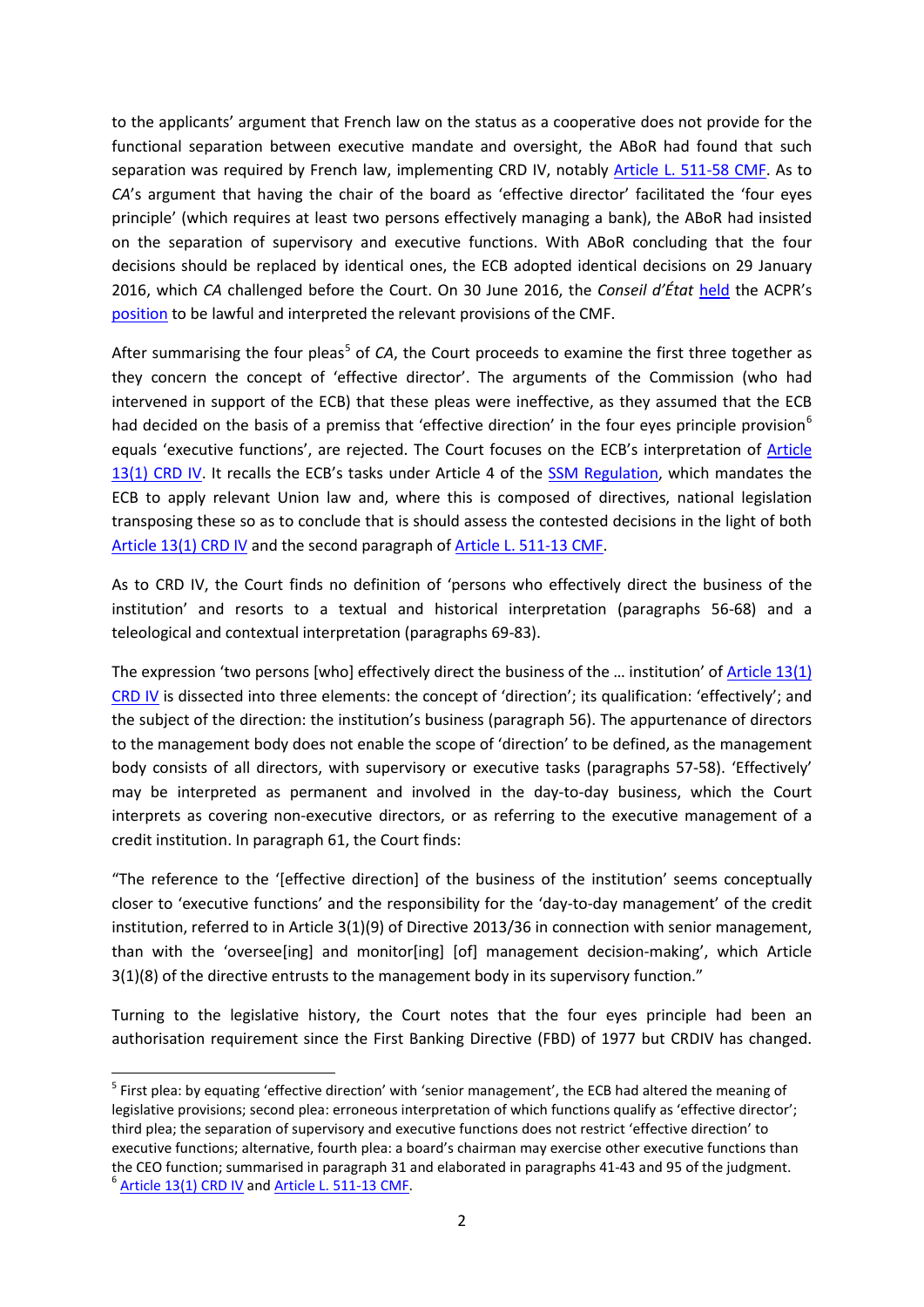For the Court, "the structure of the wording of Article 13(1) of [CRD IV] develops moving from a reference which can apply to all the members of the management body to a reference intended to designate only the members involved in the institution's senior management" (paragraph 66), concluding (in paragraph 67) "that the textual and historical interpretations of Article 13(1) of CRD IV tend rather to imply that the expression 'two people who effectively direct the business of the institution' must be understood as referring to the members of the management body who are also part of the senior management of the credit institution."

As the textual and historical interpretation is insufficient, a teleological and contextual interpretation is needed. Here, the Court finds no support in the recitals of CRD IV or its predecessors for the objective of the four eyes principle. Wider governance issues are, however, alluded to in the preamble to CRD IV, notably recitals 53, 54 and 57. These refer to weaknesses in corporate governance and to the need for checks and balances and oversight of management decision-making. Non-executive directors are called upon to constructively challenge the strategy of the institution and to scrutinising the performance of management. The silence on the objective of Article 13 is countered by explicit intentions on corporate governance, notably in [Article 88 CRD IV.](https://www.eba.europa.eu/regulation-and-policy/single-rulebook/interactive-single-rulebook/-/interactive-single-rulebook/article-id/334) In paragraph 79, the Court sides with the ECB and the Commission:

It necessarily follows that, in the general scheme of Directive 2013/36, the objective relating to good governance of credit institutions on which the applicants attempt to pin their interpretation of Article 13(1) of that directive requires effective oversight of the senior management by the nonexecutive members of the management body, which necessitates checks and balances within the management body. It is clear that the effectiveness of such oversight may be jeopardised if the chairman of the management body in its supervisory function, while not formally acting as chief executive officer, is also responsible for the effective direction of the business of the credit institution.

Thus where, in the past, the FBD and the CRDs of 2000 and 2006, "may be understood as authorising the joint appointment as 'effective directors' of the chief executive officer and the chairman of the management body in its supervisory function, for the purpose of allowing a 'second pair of eyes' in the management of the credit institution, such an interpretation cannot be followed in respect of [CRD IV], as that directive lays down specific rules concerning good governance of credit institutions, which preclude, in principle, the chairman of the management body in its supervisory function from being also responsible for the effective direction of the business of the credit institution." (paragraph 80) The different governance structures between Member States, with unitary or dual board structures, do not undermine this conclusion. In paragraph 83, the Court concludes that "the expression 'two persons [who] effectively direct the business of the ... institution' refers to the members of the management body who are also part of the senior management of the credit institution."

The Court then turns to Article L. 511-13 CMF (paragraphs 84-92). Here, following established case law, the national courts are followed, notably the *Conseil d'État* in its ruling on the ACPR Position. Only when expressly authorised to have responsibility for the general management can the chairman of the board be an 'effective director' but not in normal circumstances. Thus, the ECB was right in reading 'effective director' as directors with executive functions, like the (deputy) CEO, the members of the executive board or the sole managing director (paragraph 90). Only members of the